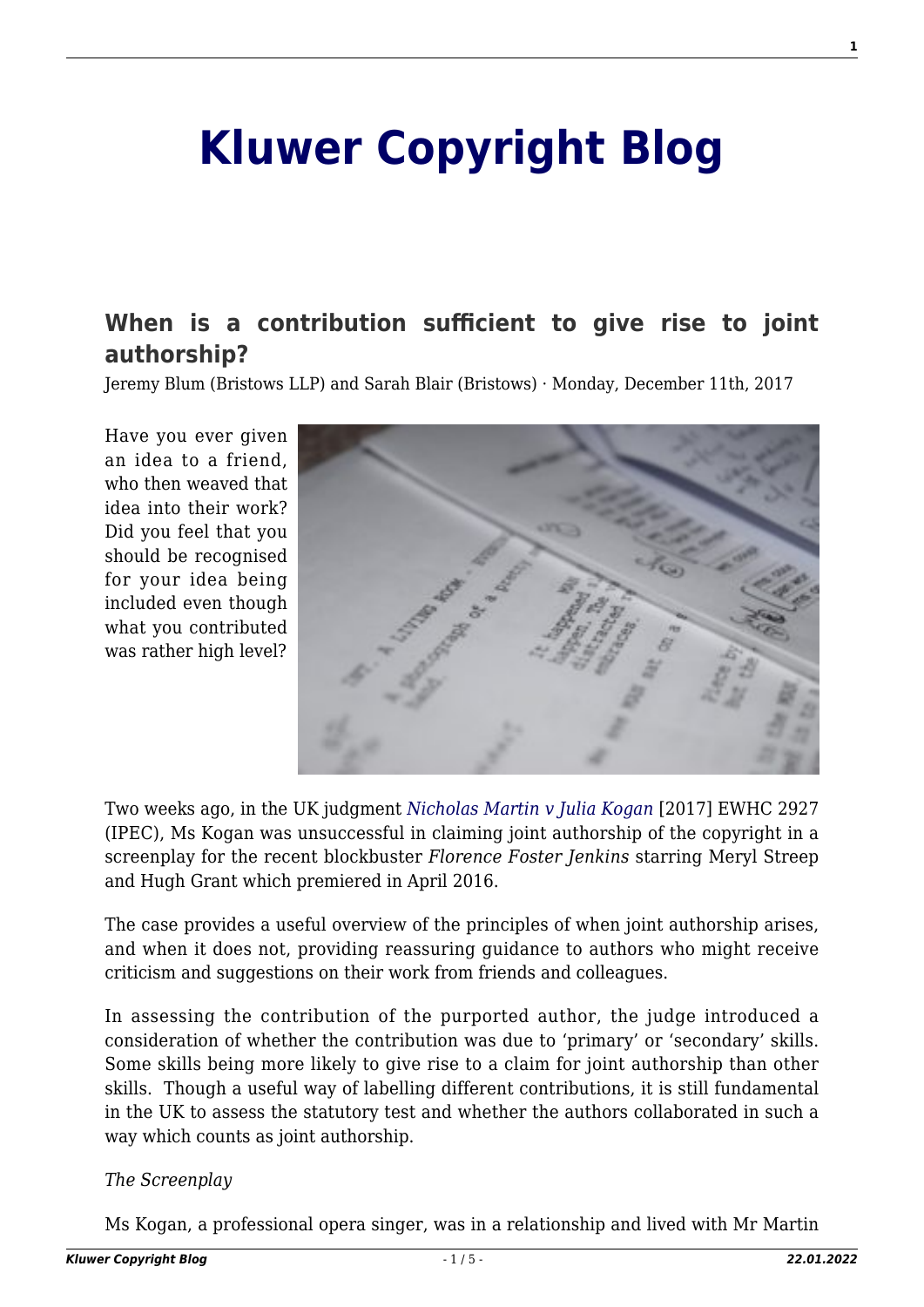during the origin and creation of the early drafts of the screenplay. The couple broke up before the *final draft* of the screenplay was completed (the 'Screenplay', being the copyright work in question). Since 2014, Ms Kogan has claimed joint authorship and sought a proportion of Mr Martin's income from the film. The film is based on the New York heiress and socialite famous for her (amateur) soprano singing voice. Ms Kogan, being a professional opera singer, claimed to have contributed her experience to the Screenplay by way of, for example, technical language and song and character suggestions.

Mr Martin initiated proceedings seeking a declaration of sole authorship: Ms Kogan counterclaimed for a declaration of joint authorship in the Screenplay and for infringement (joining the production and financing companies as allegedly infringing defendants).

# *The test for joint authorship*

Section 10(1) of the Copyright, Designs and Patents Act 1988 (the '**CDPA**') states:

*"In this part a 'work of joint authorship' means a work produced by the collaboration of two or more authors in which the contribution of each author is not distinct from that of the other author or authors."* 

Thus, there must be *collaboration* between two or more authors; the contribution of each author *must not be distinct* from that of the other author/authors (this was not in dispute between the parties); and (as an implied third requirement) the contribution must be *sufficient* for an individual to qualify as a joint author, given that the author must still be an author within the meaning of [s.9\(1\) CDPA](https://www.legislation.gov.uk/ukpga/1988/48/section/9) and therefore have contributed a significant part of the skill and labour protected by copyright.

## *Collaboration – common design*

As to the first requirement, for collaboration to be found there must be *common design* at the time of its creation. Whilst this might be difficult to determine, it requires something more than mere suggestion or criticism, rather a collaboration between the parties to e.g. remodel a work *together*.

The final draft of the Screenplay (the copyright work of which Ms Kogan claimed joint authorship), was written after the parties parted ways. So, Ms Kogan lost as she could not have collaborated in authoring the work. Hacon J rejected Ms Kogan's submissions that her consent to the use of her material in the early drafts of the final Screenplay was sufficient to establish her as a collaborator. Whilst consent is necessary for collaboration, it is not sufficient: there must be common design which there could not have been given that she was not present for the Screenplay's creation.

# *Sufficiency*

Given that each draft of the screenplay constitutes a separate copyright work, Hacon J went on to consider whether Ms Kogan's contributions to earlier drafts were sufficient to make her a joint author of a work which might have been infringed by the final **2**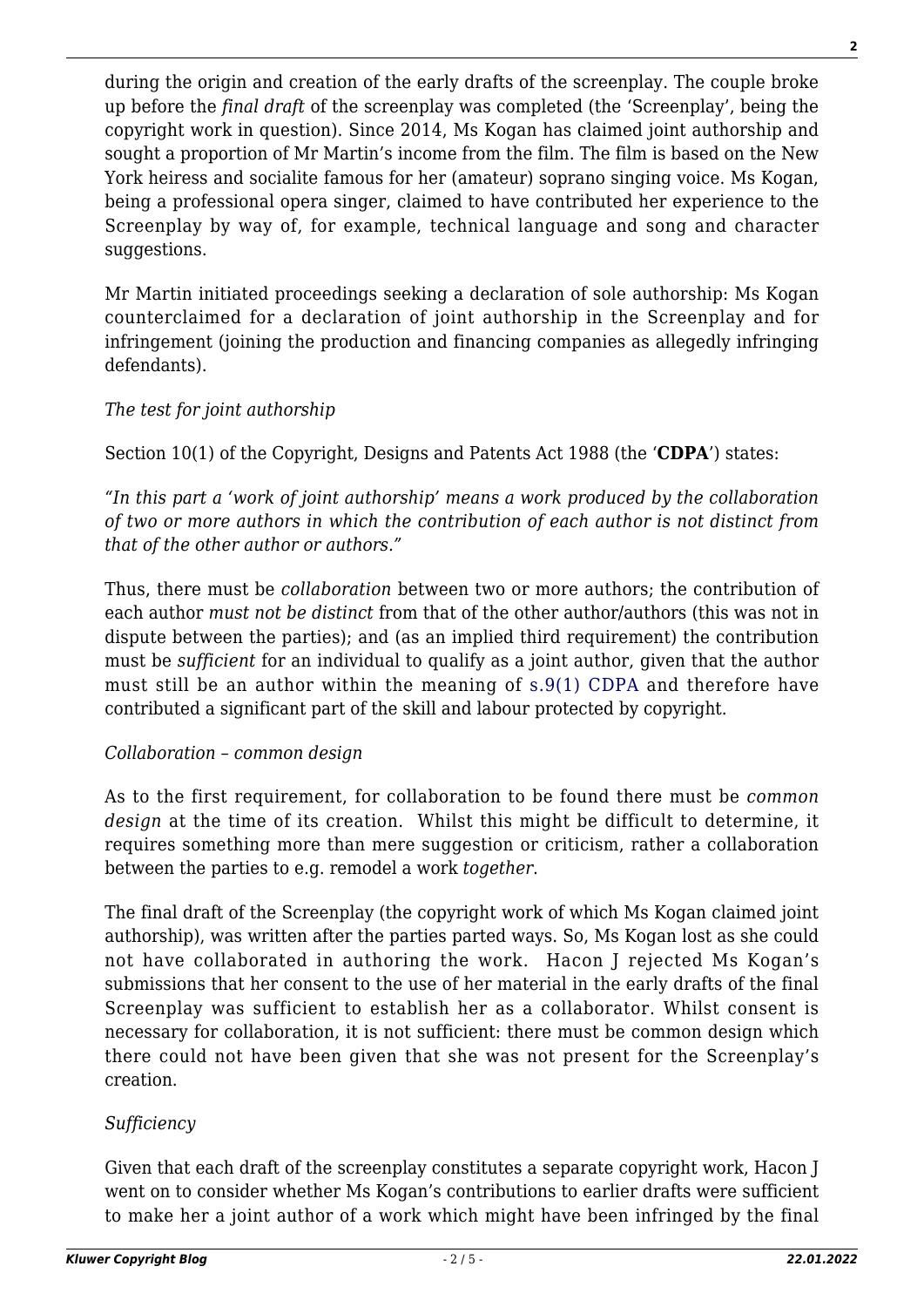#### Screenplay.

Hacon J drew out guiding principles from UK case law to help determine when a contribution might be sufficient to constitute joint authorship. Central to this is the test for originality. To be protected by copyright, a work must be original being an expression of the author's own intellectual creation, which constitutes a 'substantial part' (both parties agreed that the *Infopaq* test was to be applied and Hacon J used the term 'skill' to mean the same). If the contribution alone is protected by copyright, the contribution constitutes a substantial part, and will be sufficient for joint ownership to arise (alongside the other requirements of collaboration, common design and indistinct contributions). This question, as in the case of infringement, involves both a quantitative and qualitative assessment.

Ultimately, contributing *ideas* is neither sufficient to derive copyright nor for establishing joint authorship: the collaborator must constitute an author and there must be common design and a shared responsibility regarding the necessary decisions as to the work (*[Robin Ray v Classic FM](http://www.bailii.org/cgi-bin/format.cgi?doc=/ew/cases/EWHC/Patents/1998/333.html&query=(Tate)+AND+(v)+AND+(Thomas)+AND+(%5b1921%5d)+AND+(1)+AND+(Ch)+AND+(503))*).

#### *Primary and Secondary Skills*

Hacon J went on to consider the *type* of skill being contributed by the collaborator, distinguishing between 'primary' and 'secondary' skills. Primary skills, he suggests, are more important to the copyright work, e.g. for an artistic work, the use of a pen or brush, or for a literary work, the selection and arrangement of words in the course of setting them down. Secondary skills are "*necessarily less important*", e.g. the composition and selection of colour or plot and character development. Whilst Hacon J makes efforts to emphasise that this distinction does not affect the intrinsic capacity of either type of skill to give rise to joint authorship, he states that it is generally much easier to prove where the collaborator's contribution is a primary skill. The bar is higher where the contribution is a secondary skill.

#### *Ms Kogan's case*

Having heard oral testimony of the parties (on which the judgment provides interesting direction on the trustworthiness of recollection evidence in litigation) and considered the documentary evidence, Hacon J decided that Mr Martin was the sole writer of the Screenplay. Had Ms Kogan been involved in the collaboration of writing the Screenplay (it was not Ms Kogan's case that her copyright in the earlier drafts had been infringed, though this also would have presumably failed), her contributions – the provision of useful jargon, constructive criticism and minor plot suggestions – were not sufficient to give rise to joint authorship. The contributions were not of the right sort, nor was there any evidence of common design to suggest that they were anything more than kind support. It went against Ms Kogan that she did not claim joint authorship until much later on in the process, and her case seemingly changed at each stage of proceedings.

#### *Comment*

This case provides a useful summary of UK law on joint authorship and the difficulties of having to assess the sufficiency of a putative author's contributions. Whilst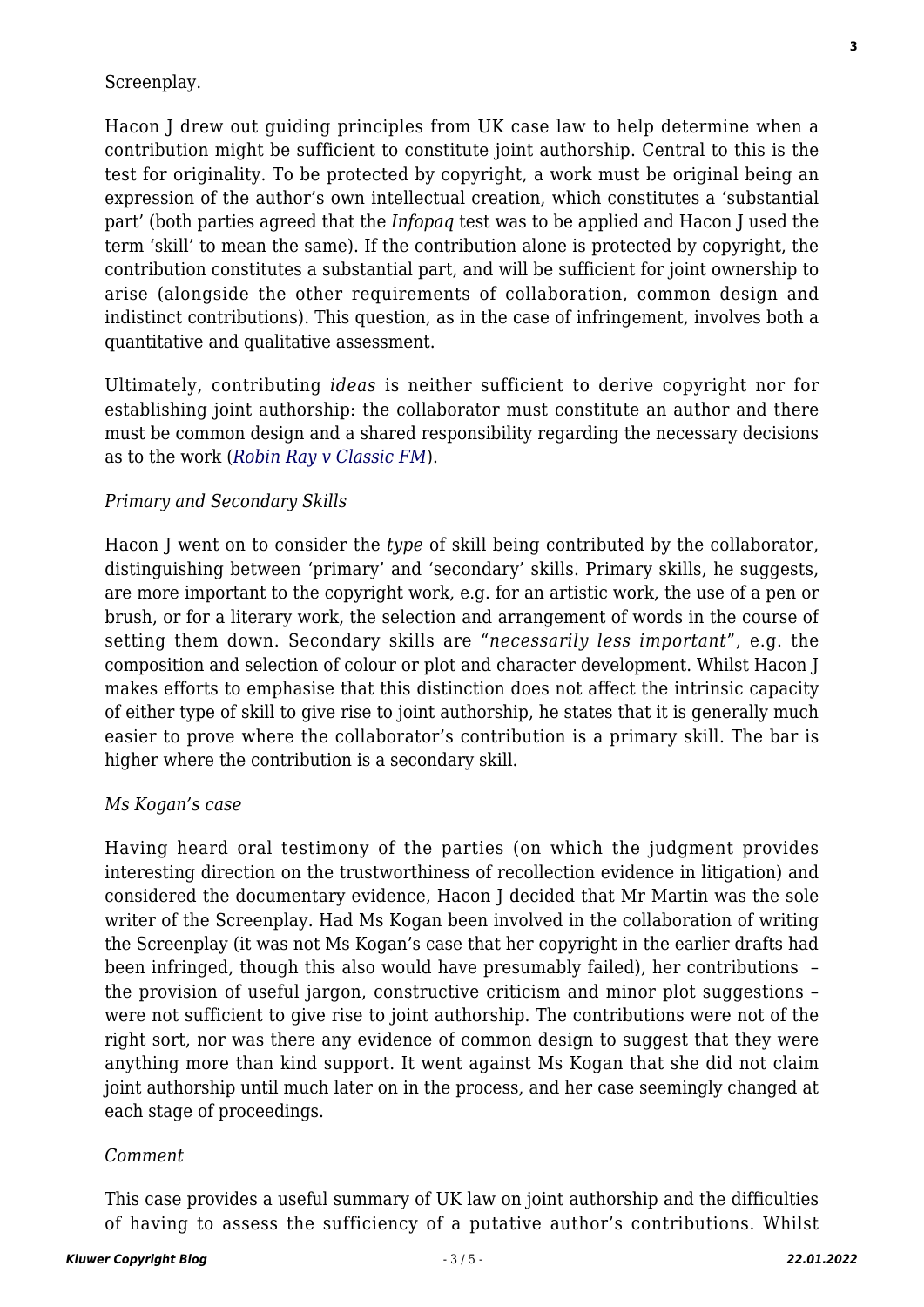providing reassurance to authors that using friendly and constructive criticism and suggestions will very rarely jeopardise their ownership of their work, it is a warning to aspiring joint authors to adequately document their role and contribution/s, and to maintain a consistent claim to the work in question.

Hacon J provides useful insight as to the particularities of judging a contribution's sufficiency. However, it is arguable that his consideration of primary and secondary skills is of limited value, being somewhat self-evident and perhaps misleading in the distinction itself. For example, presumably, taking a photograph is a primary skill and the selection of composition, light and angle secondary skills. However, it is arguably in the latter where the author's own intellectual creation lies (*[Painer](http://curia.europa.eu/juris/document/document.jsf;jsessionid=9ea7d0f130d54069d09aaf0e4ae7871aed7c0f3092cc.e34KaxiLc3eQc40LaxqMbN4PaNiSe0?text=&docid=115785&pageIndex=0&doclang=EN&mode=lst&dir=&occ=first&part=1&cid=278507)* C-145/10). Provided that the contribution, whether primary *or* secondary, is capable of copyright protection (and deriving from the collaborator's own intellectual creation), the contribution should be sufficient. It is simply that secondary skill contributions might be harder to prove than that of having taken the actual photo, along with the additional burden that their contribution was made in common design and collaboration between the authors.

*To make sure you do not miss out on posts from the Kluwer Copyright Blog, please subscribe to the blog [here.](https://na01.safelinks.protection.outlook.com/?url=http%3A%2F%2Fcopyrightblog.kluweriplaw.com%2Fnewsletter%2F%3Femail%3D%26mailing_list_widget_submit%3DSubscribe&data=02%7C01%7CChristine.Robben%40wolterskluwer.com%7Cd6df2405a3144c66994908d58d7f0dff%7C8ac76c91e7f141ffa89c3553b2da2c17%7C1%7C0%7C636570499210524947&sdata=nBa1YK%2BNnrh2F4ocwQLVubJVTnQ3dAe3jwNzdpUthJI%3D&reserved=0)*

# **Kluwer IP Law**

The **2021 Future Ready Lawyer survey** showed that 81% of the law firms expect to view technology as an important investment in their future ability to thrive. With Kluwer IP Law you can navigate the increasingly global practice of IP law with specialized, local and cross-border information and tools from every preferred location. Are you, as an IP professional, ready for the future?

[Learn how](https://www.wolterskluwer.com/en/solutions/kluweriplaw?utm_source=copyrightnblog&utm_medium=articleCTA&utm_campaign=article-banner) **[Kluwer IP Law](https://www.wolterskluwer.com/en/solutions/kluweriplaw?utm_source=copyrightnblog&utm_medium=articleCTA&utm_campaign=article-banner)** [can support you.](https://www.wolterskluwer.com/en/solutions/kluweriplaw?utm_source=copyrightnblog&utm_medium=articleCTA&utm_campaign=article-banner)

*To make sure you do not miss out on regular updates from the Kluwer Copyright Blog, please subscribe [here.](http://copyrightblog.kluweriplaw.com/newsletter)*